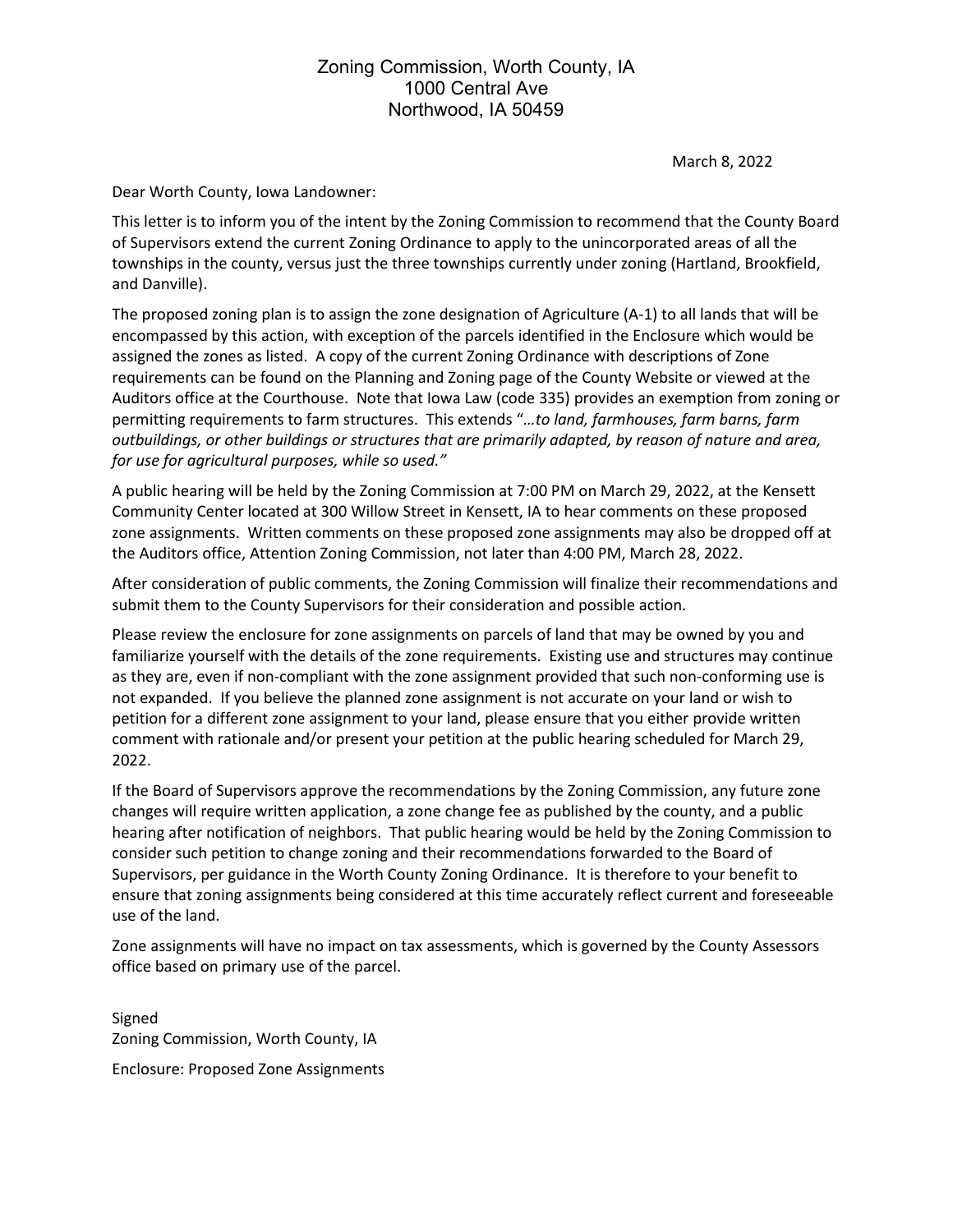| House # | <b>Address</b>     | Parcel #      |                    | <b>Deedholder</b>                 | Zone                       |
|---------|--------------------|---------------|--------------------|-----------------------------------|----------------------------|
|         |                    | 03-29-300-001 | <b>GROVE</b>       | 3 H ACCOUNT, LLC                  | Industrial- Heavy          |
|         |                    | 03-29-300-003 | <b>GROVE</b>       | 3 H ACCOUNT, LLC                  | Industrial- Heavy          |
|         |                    | 03-29-300-004 | <b>GROVE</b>       | 3 H ACCOUNT, LLC                  | Industrial- Heavy          |
|         | <b>ORCHID AVE</b>  | 07-09-100-003 | <b>KENSETT</b>     | AG VANTAGE FS, INC.               | Industrial-Light           |
| 1873    | HWY 9              | 11-25-200-012 | <b>LINCOLN</b>     | ASMUS, HARLAN & AMY               | Industrial-Light           |
| 1873    | HWY 9              | 11-25-200-013 | <b>LINCOLN</b>     | ASMUS, HARLAN & AMY               | Industrial-Light           |
|         |                    | 09-25-300-002 | <b>FERTILE</b>     | <b>BMC AGGREGATES LC</b>          | Industrial- Heavy          |
|         |                    | 09-25-300-005 | <b>FERTILE</b>     | <b>BMC AGGREGATES LC</b>          | Industrial- Heavy          |
|         |                    | 09-36-100-001 | <b>FERTILE</b>     | <b>BMC AGGREGATES LC</b>          | Industrial- Heavy          |
|         |                    | 09-36-100-002 | <b>FERTILE</b>     | <b>BMC AGGREGATES LC</b>          | Industrial- Heavy          |
|         |                    | 09-36-100-003 | <b>FERTILE</b>     | <b>BMC AGGREGATES LC</b>          | Industrial-Heavy           |
|         |                    | 09-36-100-004 | <b>FERTILE</b>     | <b>BMC AGGREGATES LC</b>          | Industrial- Heavy          |
| 3446    | <b>FIR AVE</b>     | 09-36-300-003 | <b>FERTILE</b>     | <b>BMC AGGREGATES LC</b>          | Industrial- Heavy          |
| 1343    | <b>HWY 105</b>     | 03-31-100-009 | <b>GROVE</b>       | CEMSTONE CONCRETE MATERIALS LLC   | Industrial- Heavy          |
| 3953    | <b>WARBLER AVE</b> | 12-03-200-007 | <b>UNION</b>       | CHARLSON, TIMOTHY W & TAMMY L     | Industrial-Light           |
| 4601    | <b>APPLE AVE</b>   | 01-31-300-004 | <b>SILVER LAKE</b> | <b>CREWS, ROGER &amp; KAREN</b>   | Industrial- Heavy          |
| 3996    | <b>RAVEN AVE</b>   | 11-02-200-005 | <b>LINCOLN</b>     | DEIDRICH, BRANDON T               | Industrial-Light           |
|         |                    | 07-09-200-010 | <b>KENSETT</b>     | <b>FALKSTONE LLC</b>              | Industrial-Heavy           |
|         |                    | 07-09-400-002 | <b>KENSETT</b>     | <b>FALKSTONE LLC</b>              | Industrial- Heavy          |
| 3979    | <b>WARBLER AVE</b> | 12-03-200-003 | <b>UNION</b>       | <b>GRAFTON ECONOMICS DEV CORP</b> | Industrial-Light           |
| 526     | 470TH ST           | 01-26-300-002 | <b>SILVER LAKE</b> | HAPPY TIMES RESORT LLC            | Commercial -<br>Recreation |
| 1576    | 380TH ST           | 11-09-400-025 | <b>LINCOLN</b>     | MANLY LOGISTICS PARK LLC          | Industrial-Light           |
| 1391    | 490TH ST           | 03-20-300-001 | <b>GROVE</b>       | NORTHWOOD COUNTRY CLUB            | Commercial -<br>Recreation |
| 1391    | 490TH ST           | 03-19-200-008 | <b>GROVE</b>       | NORTHWOOD GOLF CLUB               | Commercial -<br>Recreation |
| 1391    | 490TH ST           | 03-19-200-901 | <b>GROVE</b>       | NORTHWOOD GOLF CLUB               | Commercial -<br>Recreation |